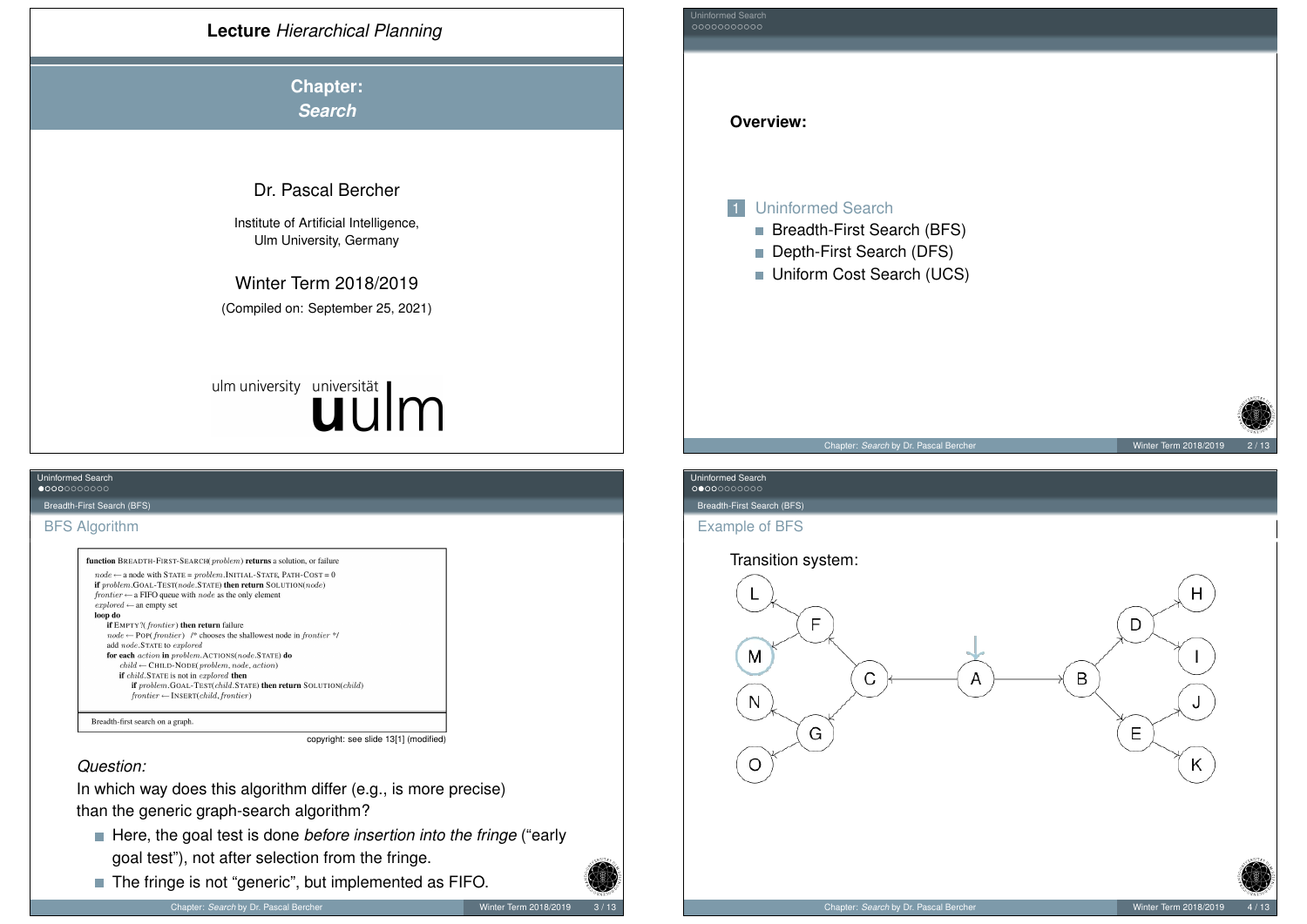<span id="page-1-0"></span>

| <b>Uninformed Search</b><br>00000000000 |                                                                                                                                                                                                                  |                    |
|-----------------------------------------|------------------------------------------------------------------------------------------------------------------------------------------------------------------------------------------------------------------|--------------------|
| Breadth-First Search (BFS)              |                                                                                                                                                                                                                  |                    |
| <b>Properties of BFS</b>                |                                                                                                                                                                                                                  |                    |
|                                         | Optimality Depends on the costs:                                                                                                                                                                                 |                    |
|                                         | Without action costs or with unit costs:                                                                                                                                                                         |                    |
|                                         | Obviously (both for tree- and for graph search)<br>Even optimal with an "early goal test"                                                                                                                        |                    |
|                                         | $\blacksquare$ With action costs: No                                                                                                                                                                             |                    |
|                                         | Completeness Depends on properties of the transition system:                                                                                                                                                     |                    |
|                                         | <b>■ Finite: Yes</b>                                                                                                                                                                                             |                    |
|                                         | Infinite: Only with finite branching factor.                                                                                                                                                                     |                    |
| Correctness Yes                         |                                                                                                                                                                                                                  |                    |
| Space $O(b^d)$                          |                                                                                                                                                                                                                  |                    |
|                                         | Time Just as space. (If the fringe is implemented as a priority<br>queue rather than as queue (FIFO), the queue sorting<br>overhead needs to be added. This does not change the<br>asymptotic runtime, however.) |                    |
|                                         | Chapter: Search by Dr. Pascal Bercher                                                                                                                                                                            | Winter Term 2018/2 |

Winter Term 2018/2019 6 / 13

Uninformed Search<br>0000000000

Depth-First Search (DFS)

Example of DFS

## Transition system:

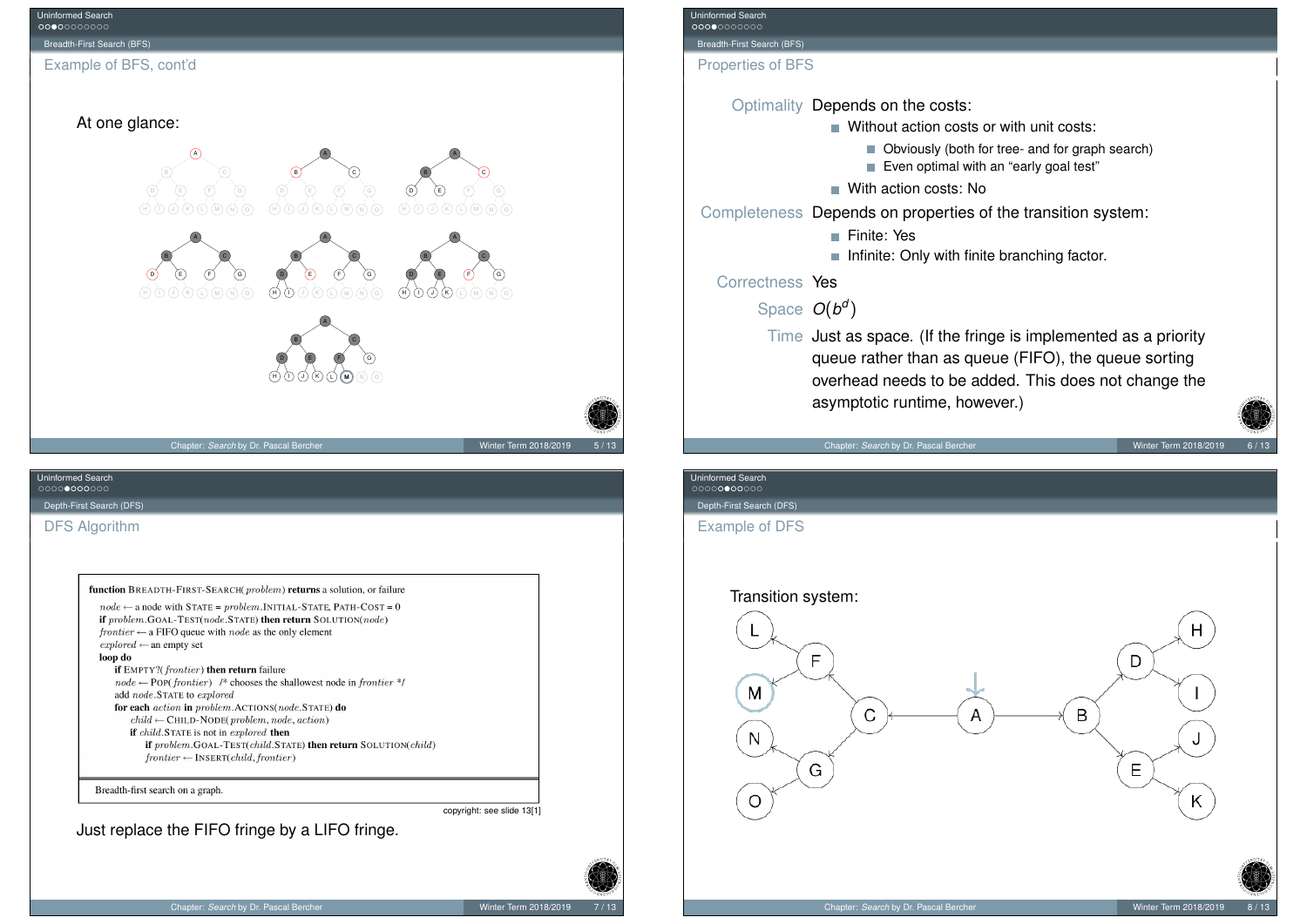

# Uninformed Search

<span id="page-2-0"></span>[Uniform C](#page-0-0)ost Search (UCS)

[Algorithm](#page-1-0) [a](#page-2-0)nd Remarks

- $\blacksquare$  Implements the generic tree-search or graph-search algorithms.
- $\blacksquare$  Implements fringe as priority queue that selects a node with minimal cost value *g*(*n*).
- UCS can be a regarded a modification of BFS by expanding the cheapest rather than the shallowest node. *Note:* In contrast to BFS, the early goal test is not allowed here! (Why? Example?)
- UCS can also be regarded a special case of  $A^*$  (covered later this chapter), where no heuristic is used.
- UCS is equivalent to Dijkstra's algorithm.

| Uninformed Search |  |
|-------------------|--|
| 00000000000       |  |

Depth-First Search (DFS)

Properties of DFS

## Optimality No

Completeness Depends on duplicate management:

- $\blacksquare$  Tree search: only if the transition system is acyclic
- Graph search: only the weakest form of completeness (and this only if the transition system is acyclic)

### Correctness Yes

Space  $O(b \cdot m)$  (If you only store the fringe.)

Time *O*(*b <sup>m</sup>*) (If the fringe is implemented as a priority queue rather than as stack (LIFO), the queue sorting overhead needs to be added. This does not change the asymptotic runtime, however.)

#### Chapter: *Search* by Dr. Pascal Bercher Winter Term 2018/2019

## Uninformed Search

Uniform Cost Search (UCS)

Properties of Uniform Cost

### Optimality Yes

Completeness Depends on duplicate management and action costs:

- $\blacksquare$  Tree search: If all action costs are strictly larger than 0.
- Graph search: Yes (except for the strongest form of completeness)
- Again, for infinite transition systems the situation is more complicated.

### Correctness Yes

- Space  $O(b^{1+\lfloor g^*/\varepsilon \rfloor})$ , where  $g^*$  denotes the cost of an optimal solution, and  $\varepsilon$  the (positive) cost of the cheapest action.
- Time Similar to space.